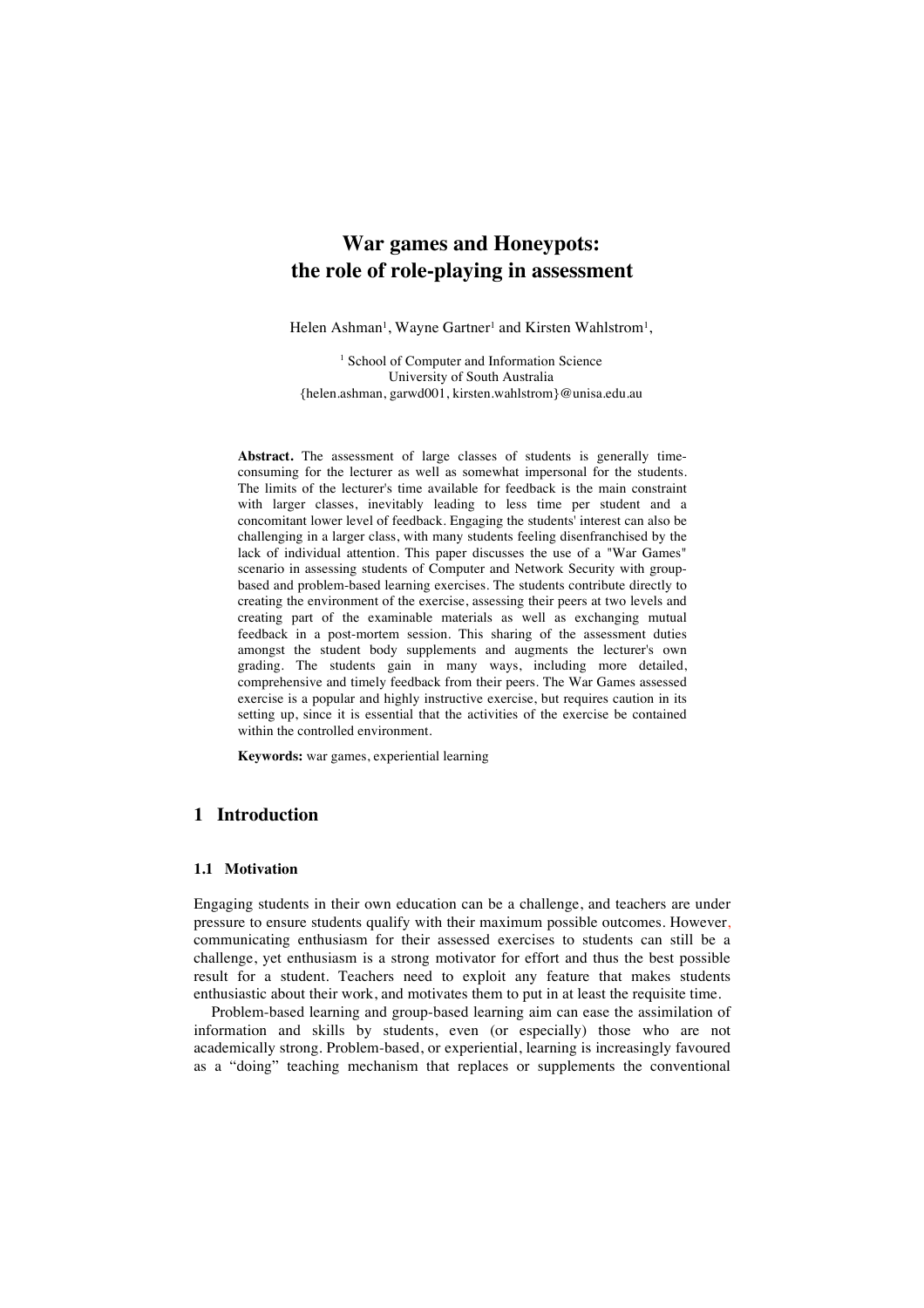formal lecturing style. It involves students in hands-on, problem-solving exercises that mimic the possible work styles they will use in later life.

Group-based learning encourages students to work in teams and can be associated with peer assessment/review of performance at the individual level. There can also be scope for the groups to interact with each other as a core part of the exercise, enabling peer review not just at the individual level but also at the group level.

The two assessments described here are both problem-based and group-based. A major feature is that students are involved in significant role-playing that reflects reallife situations. They reflect the possible workplace that the students may find themselves in, in terms of both the work they will be doing and their work team composition. In each case, students are working in an adversarial, "war games" situation, using each other as adversaries in one and real adversaries in the other.

Both are role-playing games. There is no story-telling as such, nor any need for it. They are, however, educational games, whose purpose is to teach the students about computer and network security and computer forensics principles.

#### **1.2 Types of group-based assessment**

In some assessed exercises, the students gain an excellent understanding of the performance of their peers through interactions forming part of the exercise. The most common form of these interactions is working in groups on a common project. However there are other forms of interaction which can contribute to assessment.

Security of computers and networks is a fundamentally adversarial technology, with the "good guys" being network defenders (system administrators) and the "bad guys" being hackers. In the exercises described in this paper, students play both roles. There are different styles of group-based exercise, namely:

- *independent* each group operates generally without interaction with other groups
- *competitive* groups compete to produce the best/fastest/etc. results, not interacting with each other but measuring their performance against each other
- *co-operative* groups work collaboratively to contribute to a larger project
- *adversarial* groups interact negatively with each other to degrade each other's work, while simultaneously defending their own work from others.

The adversarial style requires the construction of a scenario where adversarial roles are both feasible and meaningful. A simple example is to divide a sporting team into two distinct teams and pit them against each other. Likewise debating teams practise against each other, and military academies train staff in adversarial teams. In academia, scenarios that admit adversarial exercises generally mimic adversarial situations in the real world. Politics and finance are possibilities, while the "war games" exercise directly reflects the adversarial nature of computer security.

This paper discusses one example of the adversarial style of exercise. The "war games" in section 2 is an adversarial group-based exercise while the "honeypot" in section 3 is an independent group-based exercise, although one which involves potential contact with real adversaries when the students release their websites on the Internet. Section 4 discusses the variety and benefits of the roles played and how the war games exercise meets experiential learning specifications.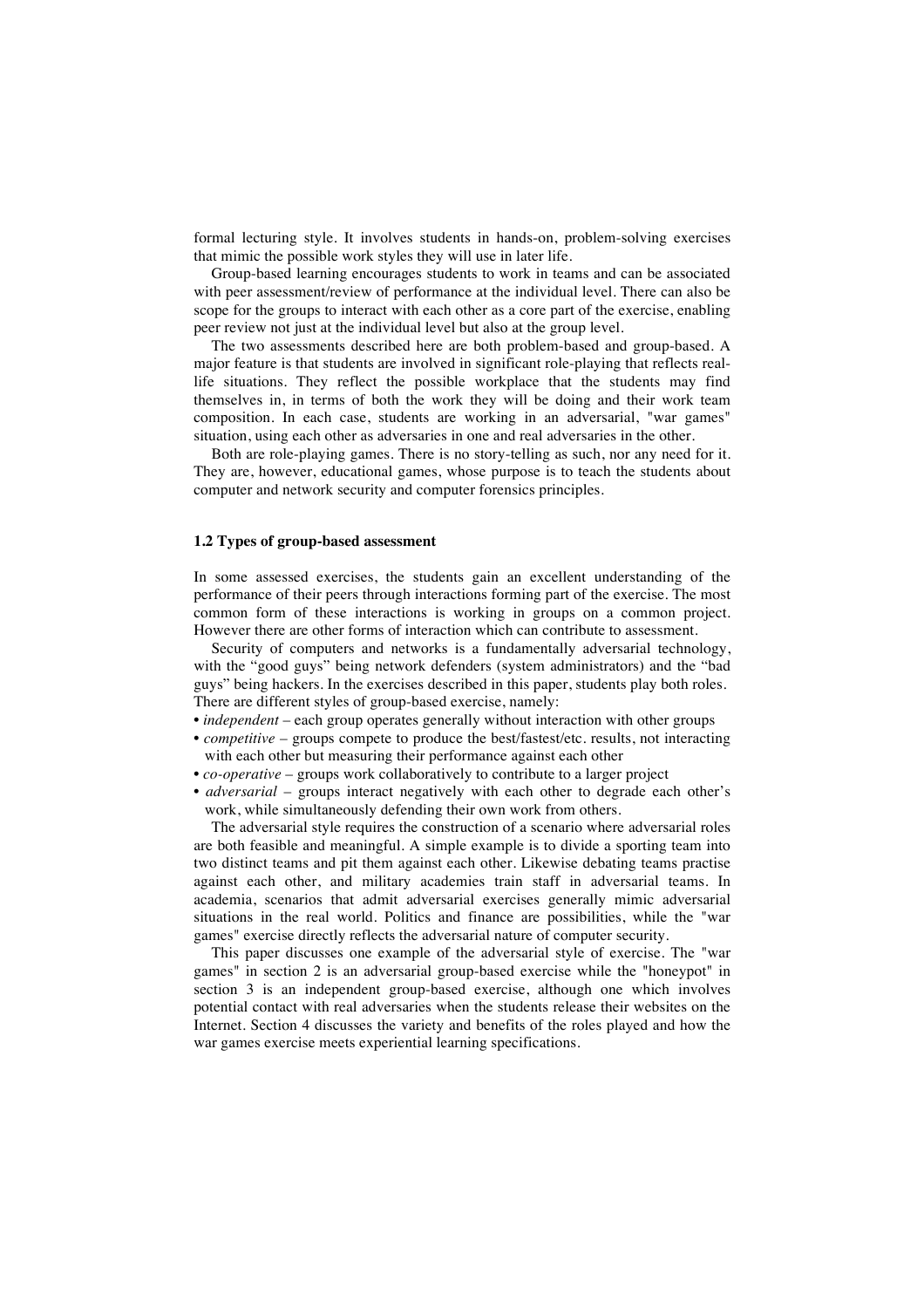#### **1.3 Peer review**

Peer review is often used when assessing group exercises, acknowledging the students' own insights into the activity and participation of their colleagues. In the "war games" exercise, peer review is extended to the group level as well. The exercise is at its core about managing the interaction between groups, with each group endeavouring to prevent hostile actions from other groups while servicing authorised actions, usually from the same groups. At the same time, each group is themselves perpetrating both types of actions on other groups. This gives each group excellent exposure to the quality of the work of other groups, allowing them to accurately quantify the performance of every other group.

Peer review, at both levels, is a useful tool for aiding students in understanding the quality of their own achievements and that of their group. It is generally accepted that the less competent a student is, the more they may overinflate their performance, having little idea of how poorly they compare to others in their cohort [7].

Aside from the undoubted benefit of understanding one's personal and group performance within the cohort, peer review serves two other useful functions:

*peer review generates a realistic environment for the exercise*: each group must assess the performance and availability of the services offered by other groups at least twice weekly, by attempting to use these services (such as file transfer and Web pages, including the Visitor Book) in a non-hostile fashion, as if they were a normal user. The actions that the groups perform to do this group-level peer assessment are what comprise the "normal" traffic in the environment, and without these actions there would be significantly less normal traffic and the proportion of hostile traffic would be unrealistically high. Thus the traffic generated by regular peer review is essential to the realism of the environment.

*peer review saves the lecturer effort in marking*: without the regular peer review between groups, the course convenor would have to perform these assessments to establish how well each group achieved the level of services required. Peer review devolves this activity to the groups. It would be unsupportably labour-intensive for the course convenor to provide a similar level of assessment. So while the course convenor must still mark reports, they need not assess each group's services daily.

*peer review provides detailed assessment that would otherwise not be feasible*: far more detail in the assessment of groups is possible through the peer review at group level, partly because of the much larger pool of effort that can go into the assessment between 12 and 20 groups will be reviewing each other, providing a parallel and more frequent assessment of each others' services.

It should also be noted that the groups perpetrating an attack are in the best possible position to assess the impact on the targeted group, having an insider's view of the perpetrated attacks. Other groups may notice that a targeted group is not providing services, but the attacking group will know exactly what happened and what weaknesses in the other group's defences allowed it to succeed.

Peer review does carry penalties, such as the need to preserve the confidentiality of the peer review means that some transparency of marking is sacrificed.

In summary, the peer review process is a useful tool at both individual and group levels, but is also an essential component of the operational environment of the assessed exercise.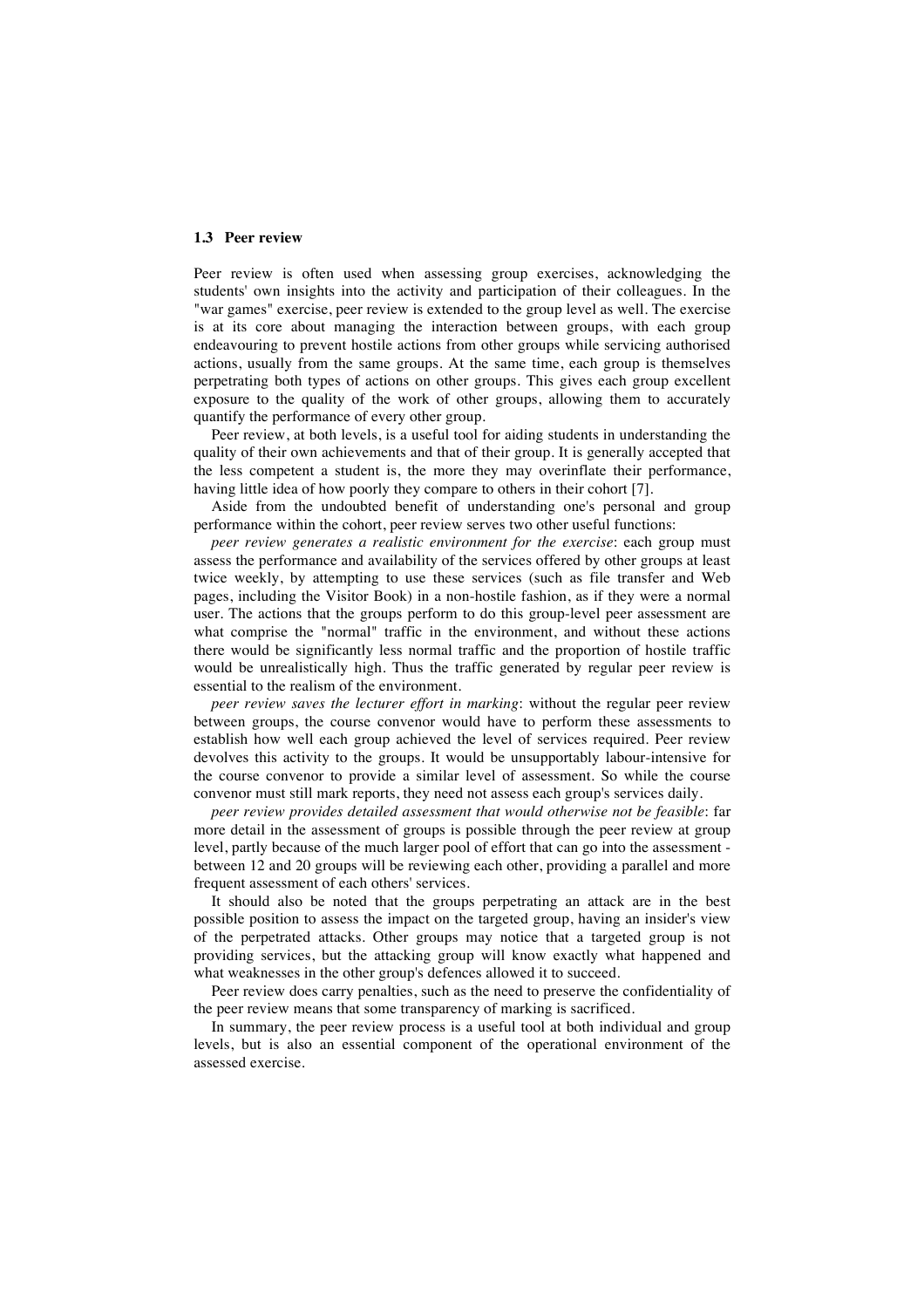## **2 The War Games Exercise**

### **2.1 Overview**

The war games exercise is an adversarial group-based exercise which is in its eleventh year in 2009, having run for eight years at the University of Nottingham and at the University of South Australia since 2007. Some features are reported in prior publications [1] [2] and the original course details are available online [3] but a brief recapitulation of its operations are given in this section.

The pertinent features of the war games exercise for this paper are

- role playing at many levels;
- two levels of peer assessment: group and individual;
- realism of the exercise to real life, not just as a potential job, but in everyday life as a user of computers.

The war games exercise forms a significant part of the teaching and assessment of *Computer and Network Security* at UniSA. It is both problem-based and group-based, with the groups interacting strongly within an adversarial scenario. In fact, the interactions are an essential part of the exercise as they provide the environment for testing and assessing the groups' work and create a whole-class learning environment that encourages greater student participation through peer involvement.

The environment is a major assessed component of the course, and is based on having the students themselves create the context in which their exercise operates. Students are collected into groups and each group is assigned the task of setting up Internet services for use by all the other groups in the class. After setting up their services and securing them as they think best, students then have the triple technical role of attacking ("hacking") the services belonging to all other groups while simultaneously defending their own services against other attackers, along with the third role of making "normal" (non-attacking) use of the services provided by the other groups, during which time they assess each other group's defensive performance, as well as providing a background of normal traffic in their network.

All three roles are essential to the successful operation of the exercise:

- *the defending role* constitutes the main expertise to be gained from the exercise
- *the hacking role* is needed to give the defending roles something to work with.
- *the normal user role* is essential for two reasons. Firstly it generates a quantity of "normal" or non-hostile traffic without which all traffic would necessarily be hostile. Part of the defending role is to determine which traffic is hostile, while still normally servicing non-hostile requests. Secondly the normal role provides an accurate way to assess the performance of other groups by regularly testing the required services of the defending roles.

The hacking role has the additional benefit of giving the defending role insights into the mindset of the attacker, in a "poacher turned gamekeeper" situation.

The assessed elements of this course are 40% on an exam, and the remaining 60% on the war games exercise. 20% of that 60% comes from the group report, which is the same for each member of the group unless a particularly low level of participation is evident. A further 10% for each is averaged from the marks given by each other group for that group's performance in resisting or recovering from hacking attacks,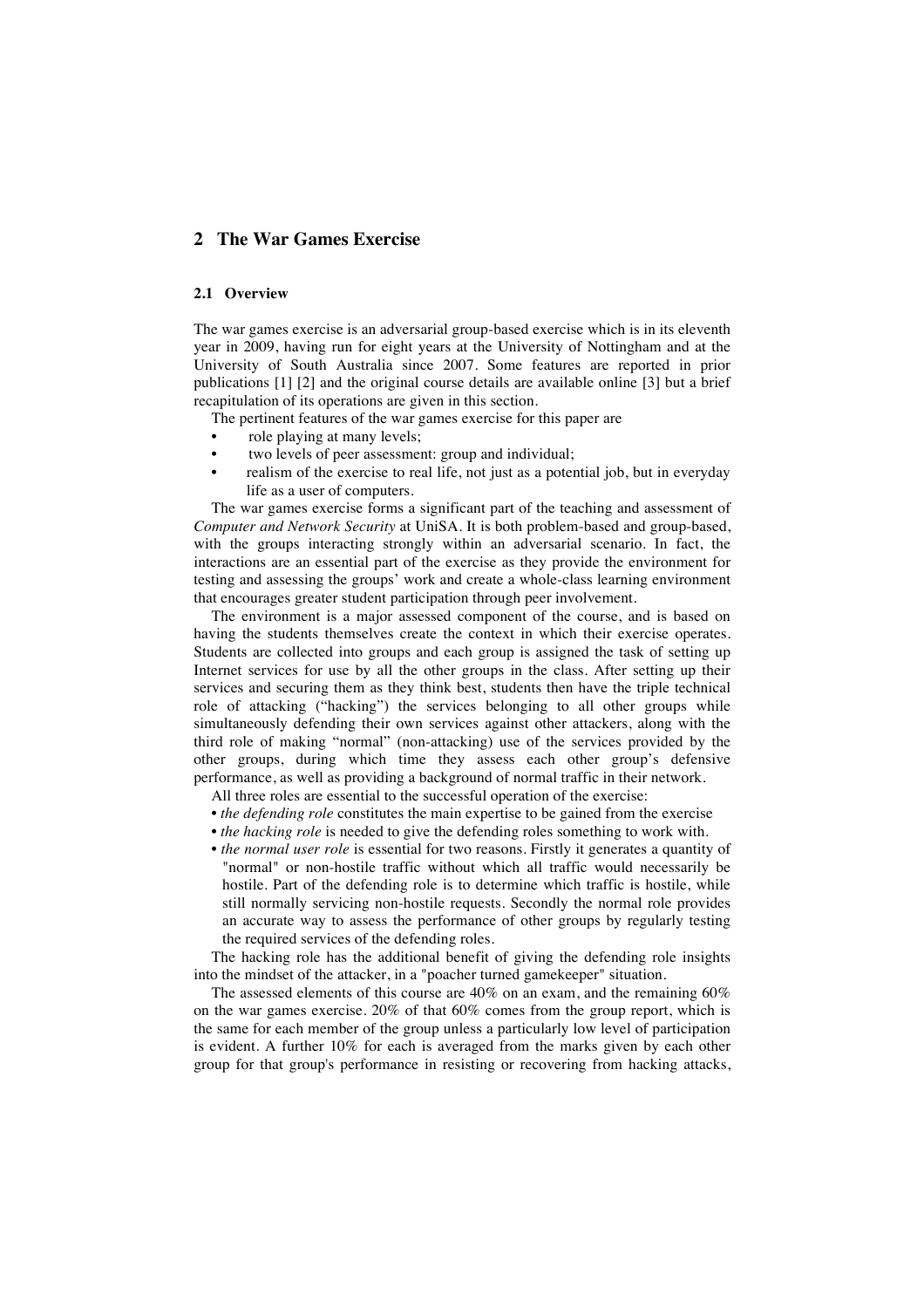again with the same mark shared by all group members. There are two individual components, with each student handing in an individual report worth 10% describing and rating their contribution to the group's work, and a further 10% is averaged from peer review by other members of the student's group. Thus the students essentially mark the performance of each individual and each group through the peer review and group review components.

A final 10% is given to each group, again shared by all members, based on a presentation in a seminar session which takes the place of one of the lectures. Each group presents its activities and its analysis of what actually happened during the exercise. This post-mortem seminar session is an essential part of the knowledge gaining process as well as providing timely feedback, since the adversarial nature of the war game means that students must keep their activities secret while the exercise is running - the other groups must deduce what they can about the hostile actions in order to deal with them. A post-mortem at the conclusion of the exercise allows them to understand what happened and gave them feedback about their real-time analyses.

#### **2.2 Technical specifications**

This section details the network environment to capture and analyse network traffic for the war games exercise.

There are some basic hardware requirements for the exercise:

- *Laboratory with computers*: one previous presentation of the course ran the exercise using virtual machine software, but this was not ideal since students had to learn how to use the virtual machine software as an additional learning overhead, during an already intensive exercise. This also added to the workload of support staff. Thus we now insist on using real computers in a laboratory, especially since most students already have adequate background in the use and to some extent, the setting up of hardware, operating systems and some services.
- Switch: The switch is a key component of the network and is the means of connecting the computers so they can communicate with each other. The switch is also the means of mirroring network traffic for capturing and further analysis. In a previous year of building the network, a hub was used and not a switch. However a hub operates insecurely by forwarding traffic out on every port, while a switch will only send traffic on required ports, much more secure for the participating machines. However, this now means the analysing machine can no longer access all traffic. If we were to put the Sniffer onto the switch as is, the sniffer would only receive:
	- Traffic destined to the Sniffer's computer
	- Broadcast Traffic
	- Unknown Traffic (Unknown to the Switch)

Using the SPAN protocol, we can tell the switch to mirror traffic to a particular port, based on either port number or VLAN. This means that all traffic either to/from/both will be copied and sent along the mirroring port. This allows the Sniffer to view the network traffic, even though a switch and not a hub is in use.

*internet access*: the router has been configured to allow the users access to the UniSA network. The access will be the same as any machine within the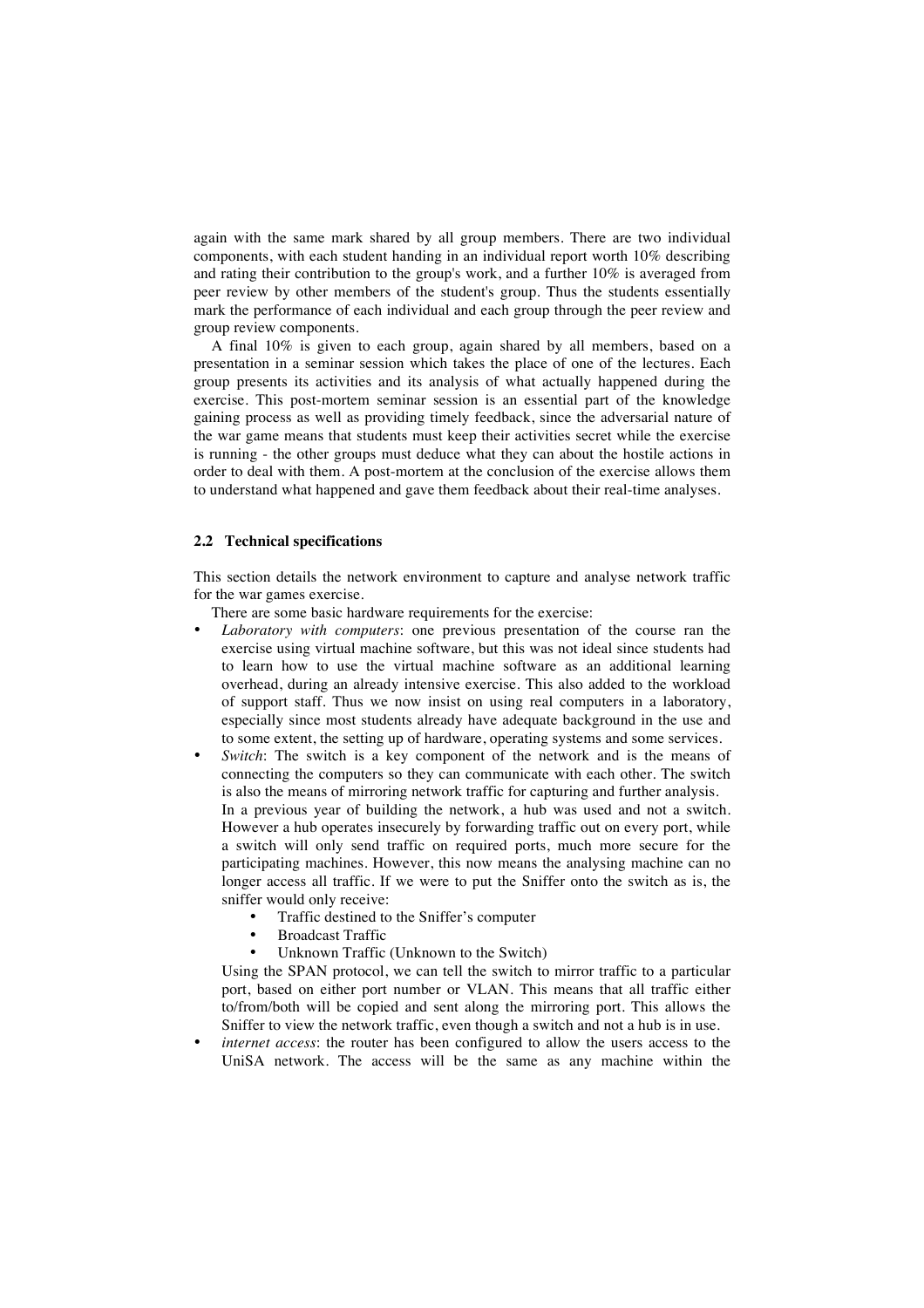university, so groups can access the university's internet proxy within the controlled environment. During the exercise, this connection will remain active, but all traffic leaving will be monitored. If any traffic escapes the controlled environment, it will be blocked before or by the university's proxy server.

To analyse the network, we have a "sniffer" computer set up to monitor the network:

- *Packet-sniffing*: the sniffer is the PC running network traffic sniffer (TCPDump). It will capture all network traffic and save it in its logs for analysis. The later analysis will be using Snort and Wireshark. This PC will connect to the switch destination port, and will receive all network traffic without actually being the intended recipient.
- *TCPDump*: the purpose of this software is to capture all the network traffic on the network and save it on the hard drive for later analysis.
- *Intrusion detection*: Snort is an intrusion detection system. It can perform a *post hoc* analysis on TCPDump files which allows for a more detailed report.
- *Packet analysis*: Wireshark is a protocol analysing program, which looks at packets in some detail. This working in partnership with the other two programs allows the observer to get detailed information on some of the packets that are going across the network. This information can be analysed at a later time.

It is critical ensure there are security measures protecting the university's network from the sandpit network. On the sandpit side of the network, there are Network Address Translation translations changing internal network IP addresses to a university routable address, so the network cannot be accessed from outsid.

On the university side of the network, there are multiple security measures in place already, which we are using by plugging into their network. The port that the router connects to is protected by the university's firewall and intrusion detection systems.

There will be no additional security measures in place within the sandpit environment. This includes the sniffer PC, which will not have any security measures to prevent it being comprised during the exercise. To prevent the sniffer being compromised, there will be no IP address set on the computer, which will not permit traffic to and from the sniffer.

#### **2.3 Staff effort**

It was noted above that the peer review processed saved a great deal of academic staff time. However other staff time is used in setting up and managing groups and the network. The network in the last two years has been set up and managed by a technically-able student, as a supervised work experience or other assessed activity.

The specification of the course has been fine-tuned over the years to reduce the staff effort as well as improve delivery and correct problems. For example adding the group-level peer review represents significant saving in staff effort. In the current offering of the course, the peer review process has been streamlined with a Visitor Book where each other group must sign on at least twice a week as part of their assessment of each other group. The Visitor Book proves how often each group performed the required assessment of each other group and validates the group-level assessments.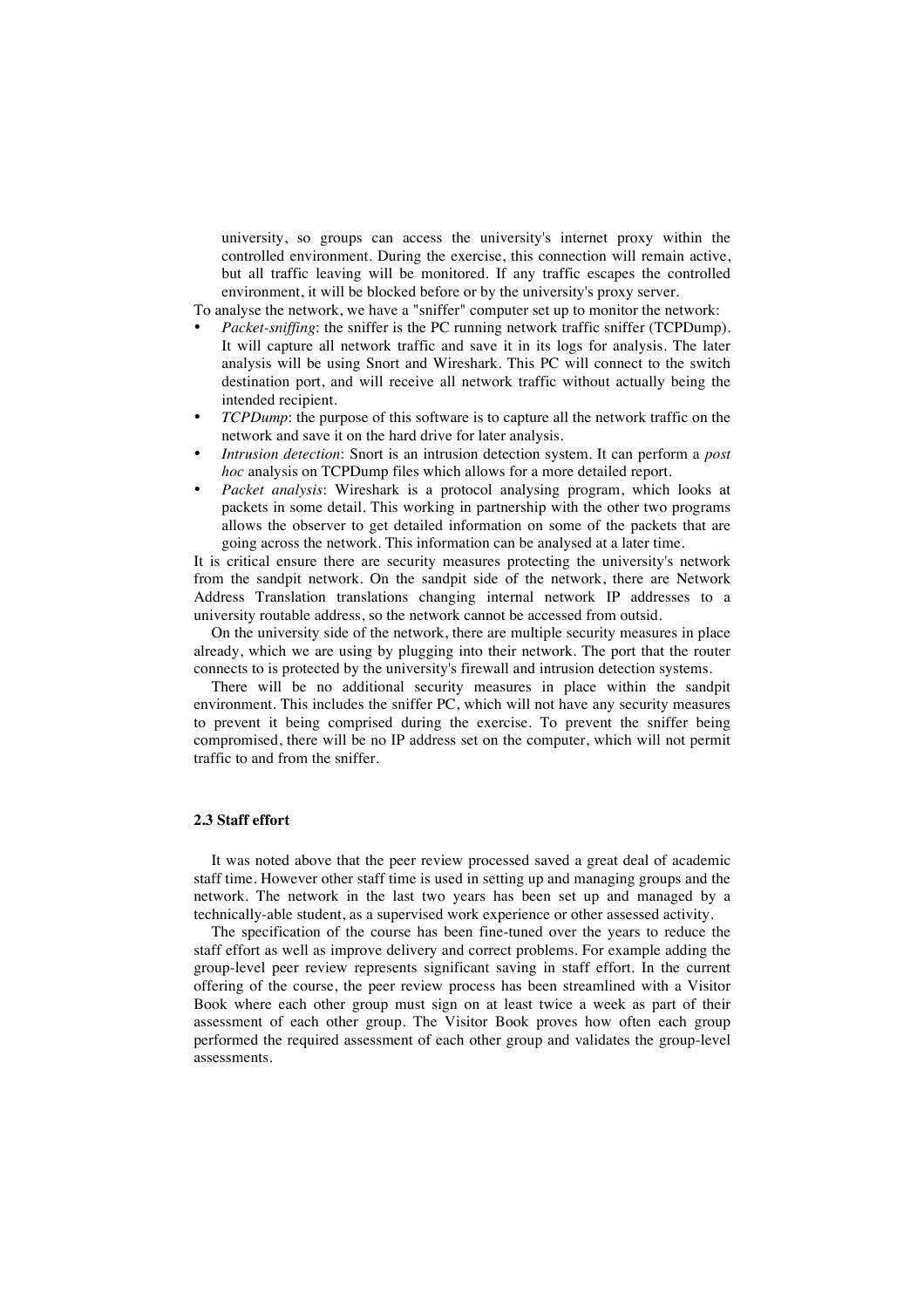## **3 The Honeypot exercise**

This assessed exercise ran for the first time in the first semester of 2008, and its purpose is to build further on the skills gained during the war games exercise. There are three stages of assessment for two separate learning outcomes. The course notes including the exercise specifications are available online [4].

The first learning outcome is how to forensically examine a computing device, in our case a computer hard drive. Students working in pairs firstly had to research and decide on an appropriate forensic software tool/s, and document their decision (some starter software was also given in the notes). They were then given a "prepared" hard disc with a number of planted files and activity records was given to students, with marks allocated for their success in discovering the hidden information.

The second learning outcome is how to forensically examine a networked computer for incoming and outgoing traffic. As the students learned in the war game exercise, it can be easy for an attacker to break in to a networked computer and perform any number of damaging activities. They were grouped in groups of 5 or 6, with each group setting up what is colloquially known as a "honeypot". This is essentially a trap for hackers, which triggers an alarm if certain files are accessed. The files are deliberately planted for this purpose and should have no genuine value, but can however be made to look attractive to hackers.

This second learning outcome was assessed in three components, with a 15% component coming from the initial research on which honeypot software to set up, which was presented to the rest of the class in a seminar series. This seminar series ensured that all students benefited from the information gathered by the entire class prior to commencing the remaining work. The second component of the assessment was the group report on the group's activities, and the third component was a peer assessment worth 10%, with each member of a group assessing all other members. This is an independent group-based exercise, where the groups are not in competition with each other and do not interact in any way. One interesting feature is that the material presented in the students' seminar series was itself used in the examination.

## **4 Discussion**

#### **4.1 The contribution of role playing**

Most of the roles played by students are common to both exercises, such as:

• *the researcher*: in many workplaces, staff are asked to research a topic for presentation to colleagues. The first component of the honeypot exercise was specified in this form, with students given a situation and role: their supervisor asked them to investigate the feasibility of setting up a honeypot so that if any intruders broke into the company's computer network, a honeypot would assist in alerting the staff as well as gathering information. The students had to investigate not just the technical feasibility but other aspects such as the legal issues and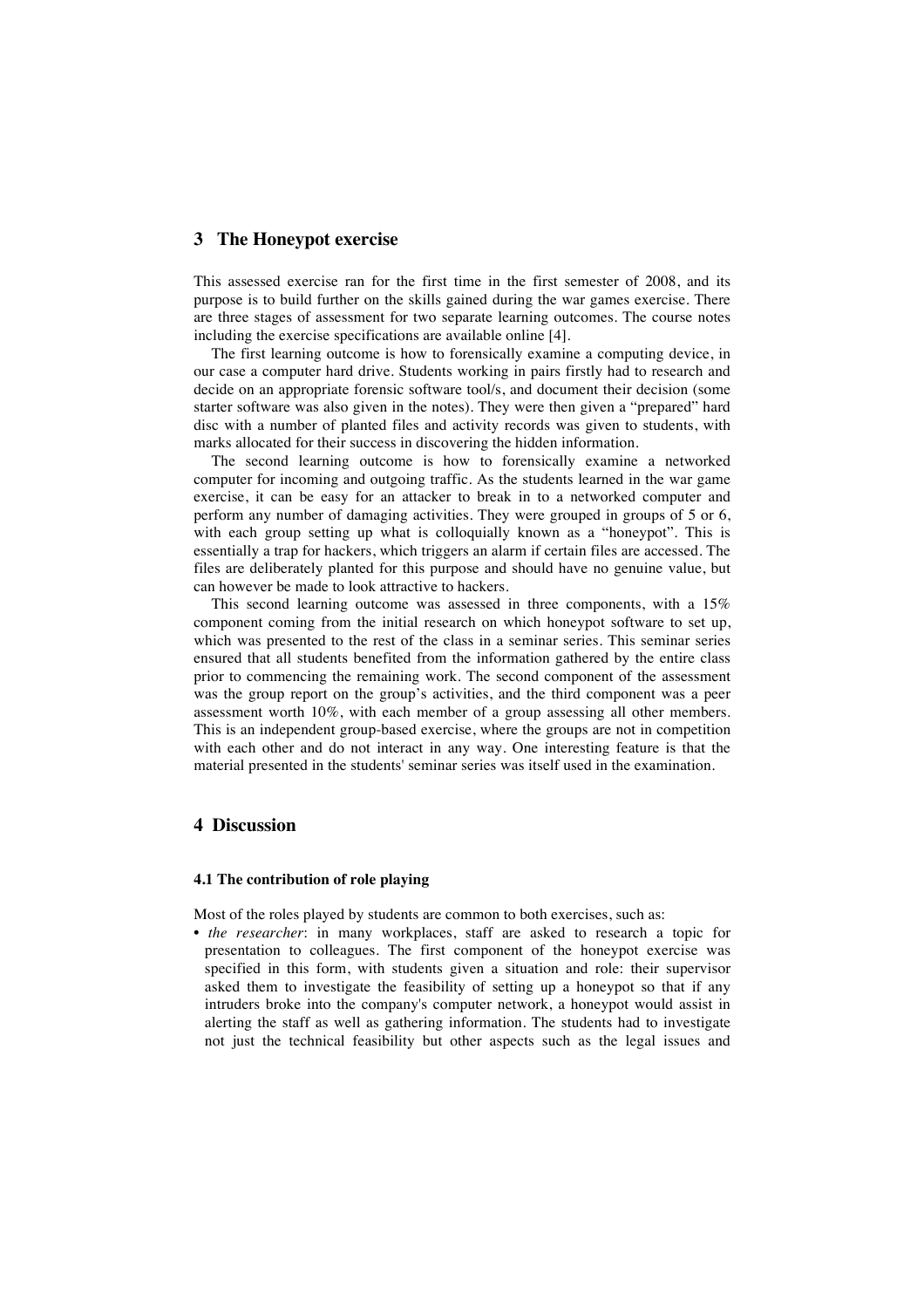possible social issues such as privacy, and were expected to make a recommendation on the most appropriate honeypot for the company's needs

- *the everyday user of computers*:Anecdotal feedback from students has frequently included comments about how a better understanding can help people be more aware of the need to secure their computers. It gives students a clear idea of the potential for damage or loss of private information. Students are often surprised and concerned about the ease with which unguarded computers can be hacked, as many of them are by no means practised hackers, yet in their hacker role in the war games exercise were able to implement hacking software in a short time for the exercise. The honeypot exercise also showed just how vulnerable the average computer is to hacking attempts, with students being shocked that their computers were being scanned by unknown third parties within minutes of going online. The insights gained from these exercises and the controlled exposure to attack on the real Internet has taught the students a great deal about the importance of computer security not just in the office but in the home and everywhere. Many of the students reported that during the honeypot exercise, they immediately went home to upgrade the security on their home computers.
- *the reviewer of peer effort*: staff review forms a key part of many positions in the workforce and the peer and group review components of both exercises gives the students practice in assessing the contributions of others and assessing their own contribution in light of the outputs of their colleagues. This is a serious role with credence given to their assessments. The marks awarded by students to individuals in their group and by groups to other groups are factored into the marking system. The students are expected to not just award a mark, but to explain and justify the mark awarded. The lecturer governs the final mark and awards marks independently of the student reviews for the groups' reports and each individual's report, and while trusting students to judge fairly and accurately to the best of their ability, any results that differ too greatly from the lecturer's assessment are closely investigated. Peer review does have issues, such as students being too generous or too critical of each other's efforts. They can also be quite non-discriminating such as giving everyone in the group full marks - this is generally disregarded unless the justifying comments agree with the lecturer's own observations.
- *the defender*: The most specific role is that of the defender, where students endeavour to prevent or recover from attacks from hackers. In the war games, the attackers were the other groups and hence the situation was a little artificial, but the honeypot exercise was completely genuine with unknown third parties probing the defences of the machines set up by groups.
- *team member in workplace setting*: students are assigned by the lecturer into groups, with the only requirements being a balance of undergraduate versus postgraduate students. This was to ensure reasonable skill sets amongst all groups, as Masters students often have less technical experience than undergraduates, and previous experience has found that the war games exercise made it possible for the less technically-able students to participate fully [2]. It was justified to the students as being exactly the sort of team that they might find in the workplace, with the team members selected by the company, not the team itself. Thus a major benefit of the group exercise is that it calls for a skill set well beyond that merely of technical skills. Each group requires research skills, writing skills, seminar presentation skills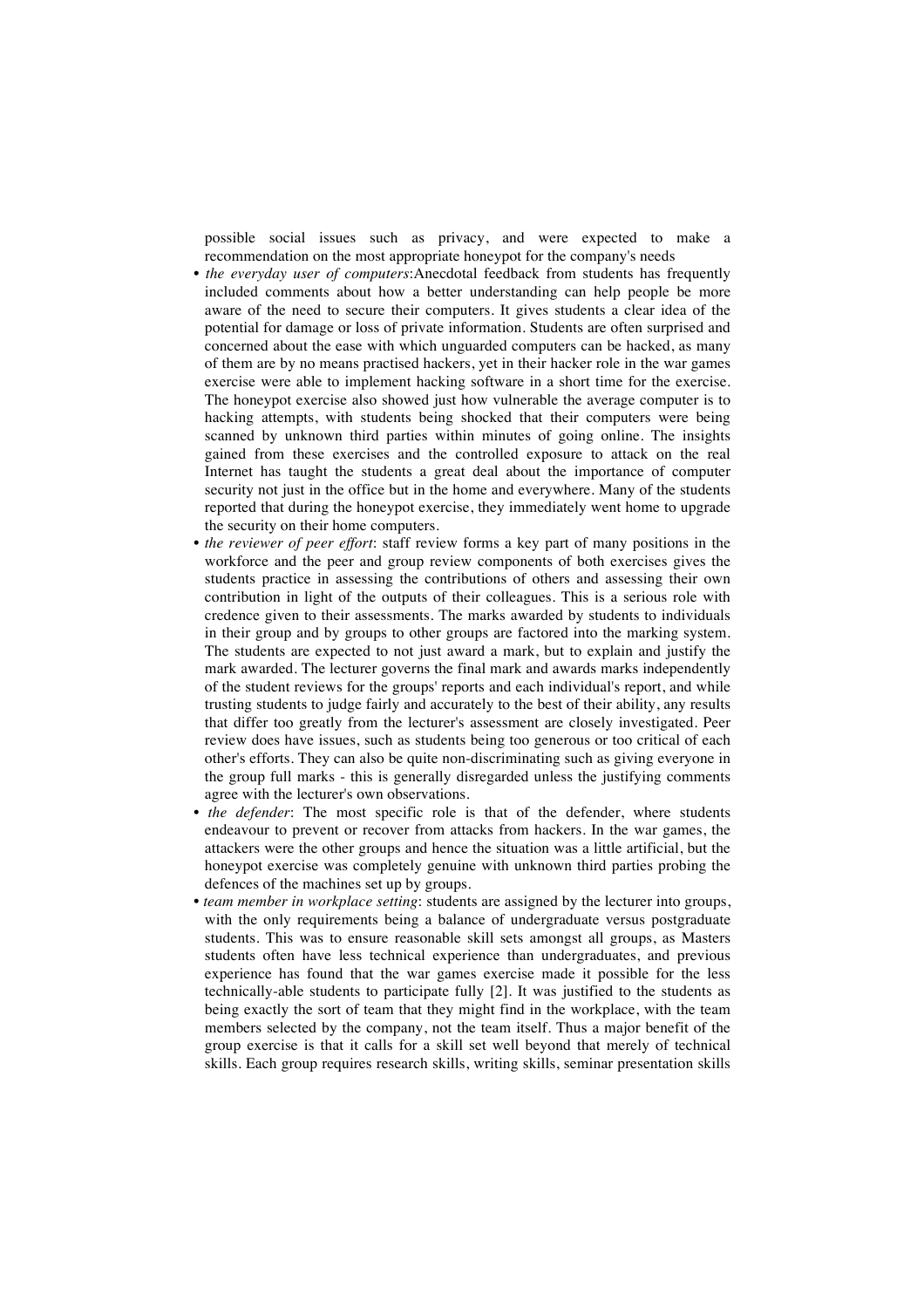and management skills, as well as willingness to work on menial tasks such as checking services of other groups. The input of non-technical people is essential to the functioning of the group, as each member of a group takes up a different role in a team, according to their skills. It places greater value on students who have lesser technical skills and encourages their participation.

Role-playing greatly improves the perceived relevance of taught courses to future employment. It is beneficial because it mimics real life situations on the job, in this case not just within employment specific to their degrees, but within any workplace or indeed everyday life. It skills students in workplace activities in any job where research is needed or where staff review is needed. It also educates students in the everyday use of their computers, whether at home or at work.

#### **4.2 Experiential learning with these role-playing games**

"Experiential learning" is motivated by a requirement for IT practitioners skilled in international collaboration [5]. Kolb has defined an experiential learning cycle [6] and this has been shown to be a valuable tool [10], and now has been mandated by the ITiCSE'99 Working Group on Professionalism [8].

The experiential learning paradigm demands that students be challenged by their learning context. Students engage in risky experiences, reflect, conceptualise, and plan. In Computer and Network Security, experiential learning is provided by the complexities of the war game and honeypot assessment exercises and the examination. Teams identifying, reflecting on, conceptualising and planning responses to the assessment challenges engage in the four stages of Kolb's [6] experiential learning cycle: concrete experience, reflective observation, abstract conceptualisation and planning.

*Concrete experience:* the war games exercise provides a realistically risky context for students to gain experience of both attacking and defending a network. It provides a competitive, engaging and robust sandpit in which students can develop the skills and perspective required for success in the course and later in the honeypot exercise.

The honeypot exercise provides a genuinely risky context for learning in which students observe and react to real attackers. The authenticity of the risk provides strongly convincing and often startling motivation for the course's theoretical content and its practical learning goals.

*Reflective observation:* providing informed critique of others' work provides opportunities to develop perspective on one's own learning and performance [9]. In Computer and Network Security, inter- and intra-team peer reviews engage students in reflective consideration of their learning experiences in order to adequately benchmark peer performance. The objectivity demanded by peer review also provides a unique opportunity for students to re-calibrate their perceptions of, and benchmark, their own performance. For many students, therefore, it counteracts the influence of ego and reduces the incidence of assessment disputes.

*Abstract conceptualisation:* the reflective observation phase of Kolb's experiential learning cycle [6] enables students to engage in abstract conceptualisation of their learning experiences. The course examines students on theoretical content relevant to the honeypot learning experience. Coupled with the concrete experience reported in